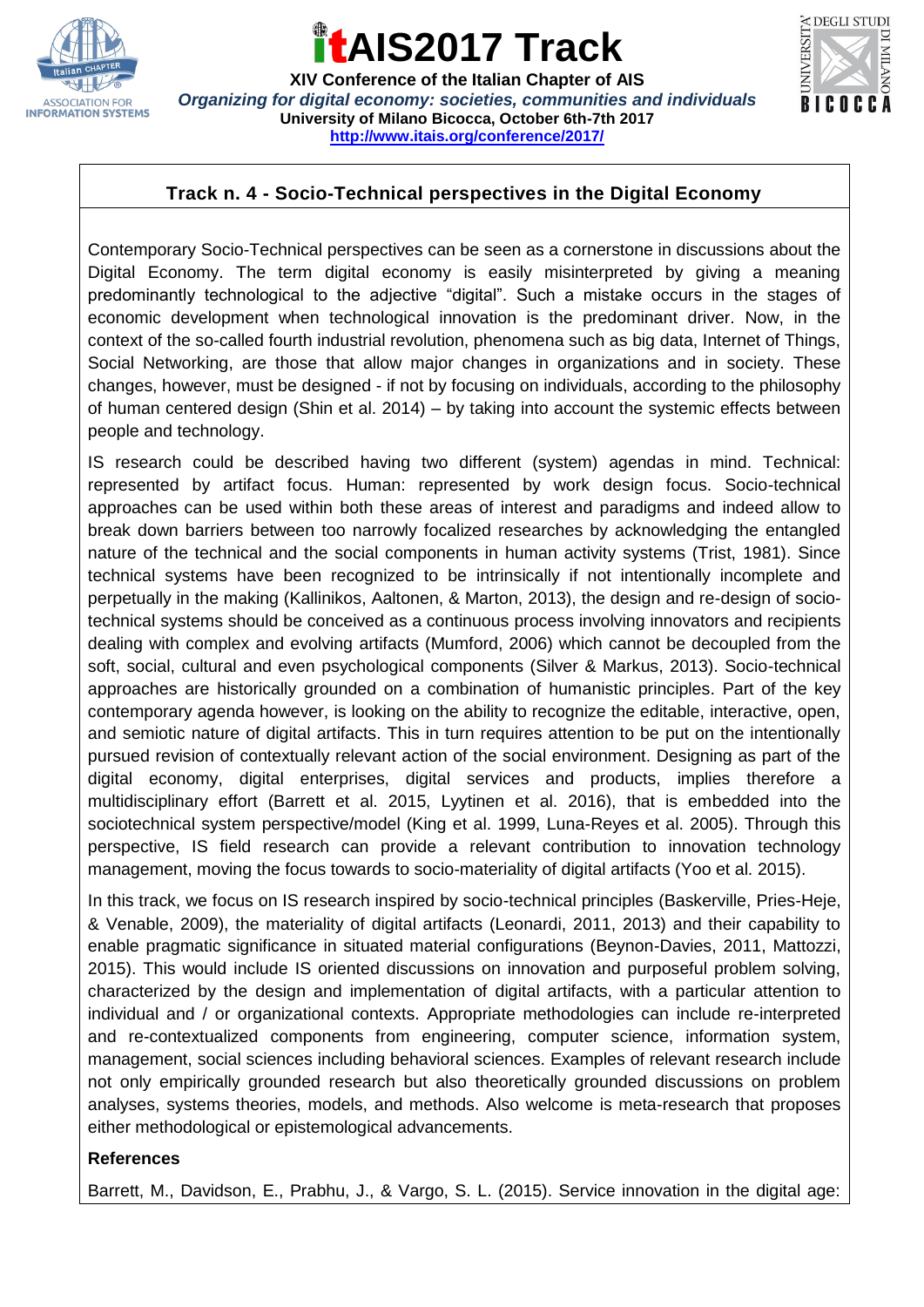

# **AIS2017 Track**



**XIV Conference of the Italian Chapter of AIS** *Organizing for digital economy: societies, communities and individuals* **University of Milano Bicocca, October 6th-7th 2017 <http://www.itais.org/conference/2017/>**

key contributions and future directions. MIS quarterly, 39(1), 135-154.

Baskerville, R., Pries-Heje, J., & Venable, J. (2009). Soft Design Science Methodology. In DESRIST '09.

Beynon-Davies, P. (2011). Significance: exploring the nature of information, systems and technology. New York: Palgrave Macmillan.

Kallinikos, J., Aaltonen, A., & Marton, A. (2013). The Ambivalent Ontology of Digital Artifacts. MIS Quarterly, 37(2), 357–370.

Kling, R., & Lamb, R. (1999). IT and organizational change in digital economies: a socio-technical approach. ACM SIGCAS Computers and Society, 29(3), 17-25.

Leonardi, P. (2011). When flexible routines meet flexible technologies: Affordance, constraint, and the imbrication of human and material agencies. MIS Quarterly , 35(1), 147–167.

Leonardi, P. (2013). Theoretical foundations for the study of sociomateriality. Information and Organization, 23(2), 59–76.

Luna-Reyes, L. F., Zhang, J., Gil-García, J. R., & Cresswell, A. M. (2005). Information systems development as emergent socio-technical change: a practice approach. European Journal of Information Systems, 14(1), 93-105.

Lyytinen, K., Yoo, Y., & Boland Jr, R. J. (2016). Digital product innovation within four classes of innovation networks. Information Systems Journal, 26(1), 47-75.

Mattozzi, A. (2015) Rewriting the script, A methodological dialogue about the concept of "script" and how to account for the mediating role of objects. Forthcoming. A draft is available at http://www.utwente.nl/bms/steps/research/colloquia\_and\_seminars/colloquia/bestanden/2011-2012/mattozzi\_rewriting\_script.pdf

Mumford, E. (2006). The study of socio-technical design: reflections on its successes, failures and potential. Information Systems Journal, 16, 317–342.

Shin, D. (2014). A socio-technical framework for Internet-of-Things design: A human-centered design for the Internet of Things. Telematics and Informatics, 31(4), 519-531.

Silver, M. S., & Markus, M. L. (2013). Conceptualizing the SocioTechnical (ST) Artifact. Systems, Signs & Actions, 7(1), 82–89.

Trist, E. (1981). The evolution of socio-technical systems – a conceptual framework and an action research program. Occasional Paper, 2, 1–67.

Yoo, Y. (2013). The tables have turned: how can the information systems field contribute to technology and innovation management research? Journal of the Association for Information Systems, 14(5), 227.

#### **Type of contributions invited:**

We invite full research papers, research-in-progress papers, experience-in-the-field reports and case reports. Both empirically and/or theoretically grounded.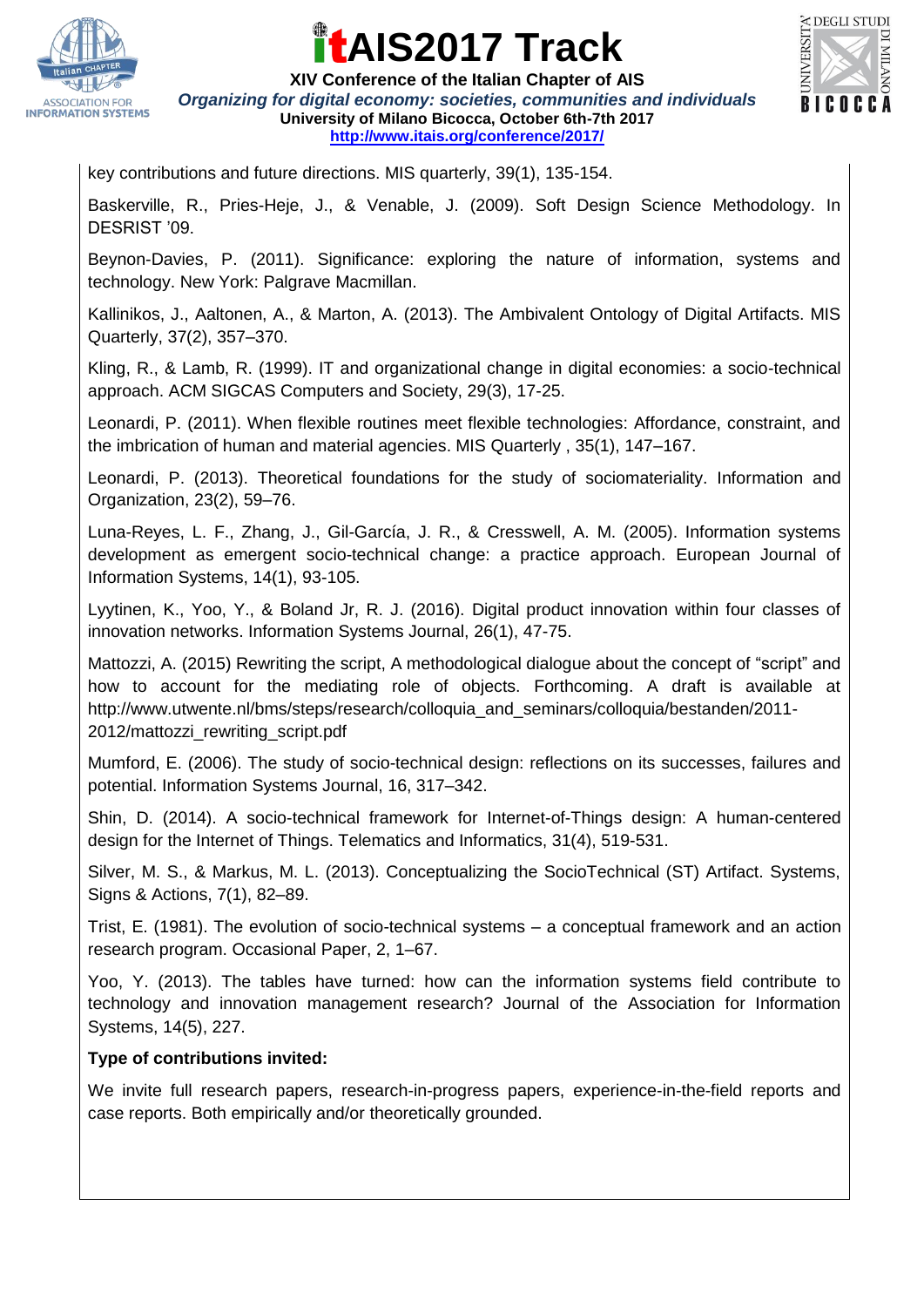

### $\bigoplus$ **AIS2017 Track**

**XIV Conference of the Italian Chapter of AIS** *Organizing for digital economy: societies, communities and individuals* **University of Milano Bicocca, October 6th-7th 2017 <http://www.itais.org/conference/2017/>**



 $\overline{\phantom{a}}$ 

| <b>Track Co-Chairs</b>                                                                          |                                                                                                                                                                                                                                                                                                                                                                                                                                                                                                                                                                                                                                                                                                                                                                                                                                                                                                                                                                                                                                                                                                                                                |
|-------------------------------------------------------------------------------------------------|------------------------------------------------------------------------------------------------------------------------------------------------------------------------------------------------------------------------------------------------------------------------------------------------------------------------------------------------------------------------------------------------------------------------------------------------------------------------------------------------------------------------------------------------------------------------------------------------------------------------------------------------------------------------------------------------------------------------------------------------------------------------------------------------------------------------------------------------------------------------------------------------------------------------------------------------------------------------------------------------------------------------------------------------------------------------------------------------------------------------------------------------|
|                                                                                                 |                                                                                                                                                                                                                                                                                                                                                                                                                                                                                                                                                                                                                                                                                                                                                                                                                                                                                                                                                                                                                                                                                                                                                |
| Name - Surname<br>(primary contact)<br><b>Title</b><br>E-mail<br>Affiliation<br>Short Biography | <b>Peter Bednar</b><br><b>Senior Lecturer</b><br>peter.bednar@port.ac.uk<br>University of Portsmouth, UK & Lund University, Sweden<br>Peter Bednar is a Senior Lecturer and Chair of the Systems and<br>Information Systems Research Group in the School of Computing at the<br>University of Portsmouth, UK. He is an affiliated Researcher at the<br>Department of Informatics, Lund University, Sweden. His research areas<br>include Systems Thinking, Socio-Technical Approaches, Critically Informed<br>IS Practices, Complex Systems, Study of Ambiguous and Uncertain<br>Problem Spaces. He is a visiting Professor at several European<br>Universities. Originally an Engineer with years of industrial experience he<br>also holds a Master Degree and a PhD at the Dept of Informatics at Lund<br>University, Sweden. He is a member of the ItAIS for the last ten years,<br>UKAIS, UKSS and more. He has published more than 100 academic peer<br>reviewed papers in journals, books and conferences. He is currently<br>chairing the ST Track at ECIS 2017, The STPIS 2017 Workshop and also<br>conference co-chair of ECIS 2018. |
| Name - Surname<br><b>Title</b><br>E-mail<br>Affiliation<br>Short Biography                      | <b>Aurelio Ravarini</b><br><b>Assistant Professor</b><br>aravarini@liuc.it<br>Università C. Cattaneo - LIUC, Castellanza, Italy<br>Aurelio Ravarini is Senior Assistant Professor of Information Systems for<br>the School of Engineering at the Università C. Cattaneo – LIUC (Italy). At<br>LIUC he has been director of CETIC, Research Center on Information<br>Systems for ten years. His research expertise is in Strategic Information<br>Systems, Knowledge Management systems, and Information Systems<br>development, the latter of which is focused on small and medium-sized<br>companies. He has been visiting professor in several universities in Europe<br>and USA.<br>Dr. Ravarini holds a Master degree in Management Engineering from<br>Politecnico di Milano (Italy) and a PhD at the School of Computer and<br>Security at ECU (Australia). He is a member of the AIS. He has published<br>more than 80 papers for international journals, book chapters and<br>conferences proceedings. He served as Associate Editor for the EJIS and<br>in the editorial committee of several international conferences.              |
| Name - Surname<br><b>Title</b><br>E-mail<br>Affiliation                                         | <b>Moufida Sadok</b><br><b>Assistant Professor</b><br>moufida.sadok@port.ac.uk<br>L.A.R.I.M.E, University of Tunis, Tunisia & University of Portsmouth, UK                                                                                                                                                                                                                                                                                                                                                                                                                                                                                                                                                                                                                                                                                                                                                                                                                                                                                                                                                                                     |